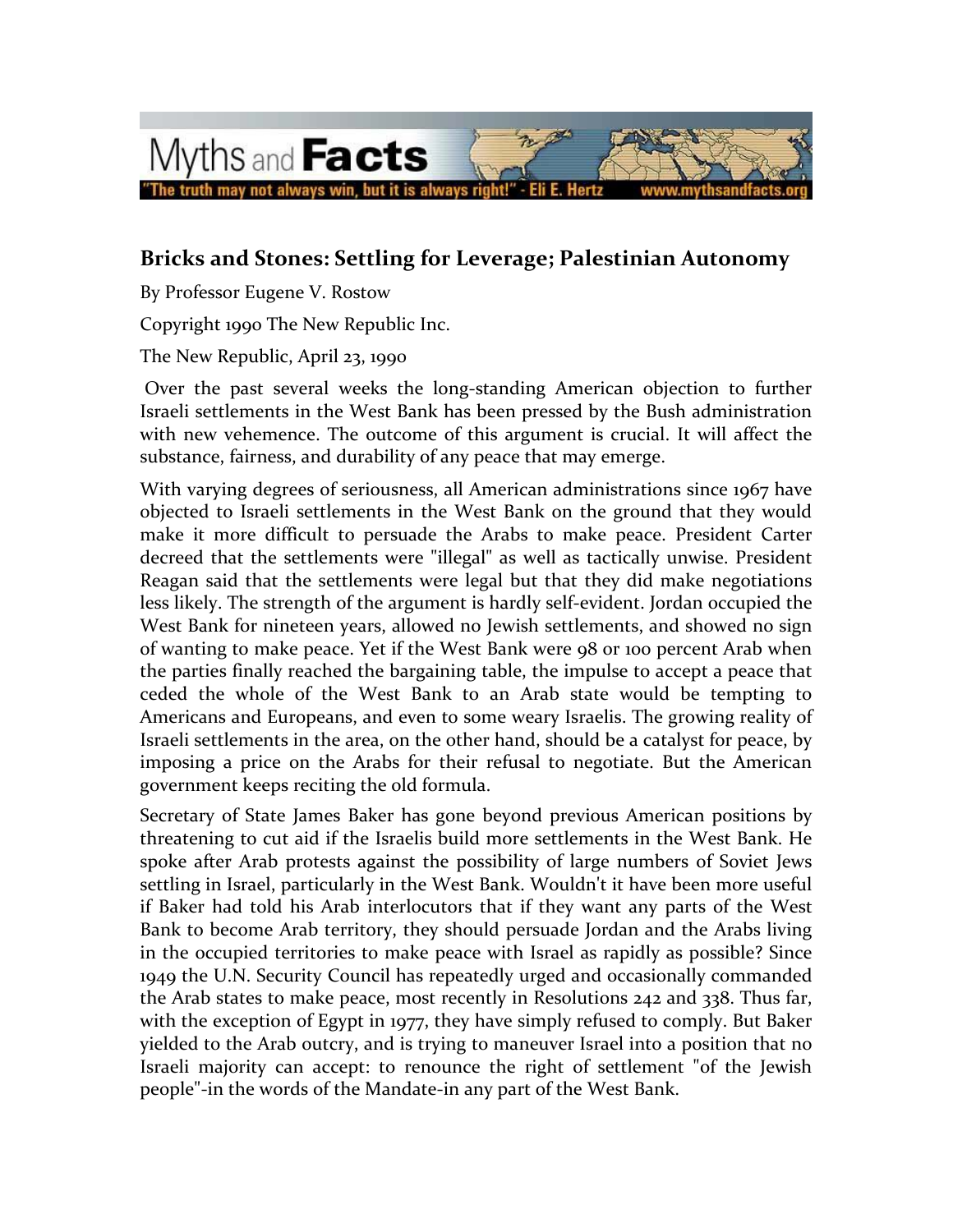The Jewish right of settlement in the West Bank is conferred by the same provisions of the Mandate under which Jews settled in Haifa, Tel Aviv, and Jerusalem before the State of Israel was created. The Mandate for Palestine differs in one important respect from the other League of Nations mandates, which were trusts for the benefit of the indigenous population. The Palestine Mandate, recognizing "the historical connection of the Jewish people with Palestine and the grounds for reconstituting their national home in that country," is dedicated to "the establishment in Palestine of a national home for the Jewish people, it being clearly understood that nothing should be done which might prejudice the civil and religious rights of existing non-Jewish communities in Palestine, or the rights and political status enjoyed by Jews in any other country."

The Mandate qualifies the Jewish right of settlement and political development in Palestine in only one respect. Article 25 gave Great Britain and the League Council discretion to "postpone" or "withhold" the Jewish people's right of settlement in the TransJordanian province of Palestine-now the Kingdom of Jordan-if they decided that local conditions made such action desirable. With the divided support of the council, the British took that step in 1922.

The Mandate does not, however, permit even a temporary suspension of the Jewish right of settlement in the parts of the Mandate west of the Jordan River. The Armistice Lines of 1949, which are part of the West Bank boundary, represent nothing but the position of the contending armies when the final cease-fire was achieved in the War of Independence. And the Armistice Agreements specifically provide, except in the case of Lebanon, that the demarcation lines can be changed by agreement when the parties move from armistice to peace. Resolution 242 is based on that provision of the Armistice Agreements and states certain criteria that would justify changes in the demarcation lines when the parties make peace.

Many believe that the Palestine Mandate was somehow terminated in 1947, when the British government resigned as the mandatory power. This is incorrect. A trust never terminates when a trustee dies, resigns, embezzles the trust property, or is dismissed. The authority responsible for the trust appoints a new trustee, or otherwise arranges for the fulfillment of its purpose. Thus in the case of the Mandate for German South West Africa, the International Court of justice found the South African government to be derelict in its duties as the mandatory power, and it was deemed to have resigned. Decades of struggle and diplomacy then resulted in the creation of the new state of Namibia, which has just come into being. In Palestine the British Mandate ceased to be operative as to the territories of Israel and Jordan when those states were created and recognized by the international community. But its rules apply still to the West Bank and the Gaza Strip, which have not yet been allocated either to Israel or to Jordan or become an independent state. Jordan attempted to annex the West Bank in 1951, but that annexation was never generally recognized, even by the Arab states, and now Jordan has abandoned all its claims to the territory.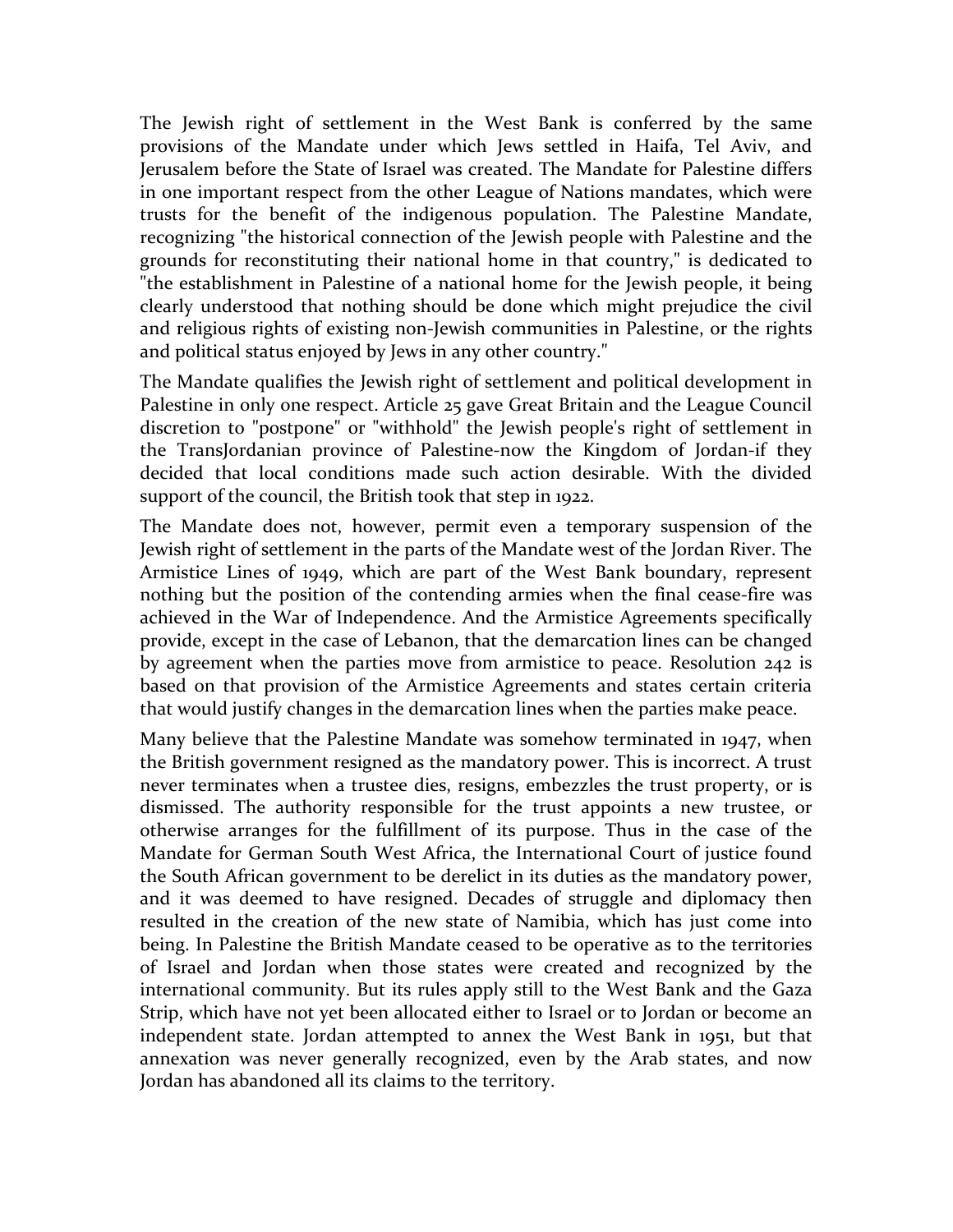The State Department has never denied that under the Mandate "the Jewish people" have the right to settle in the area. Instead, it said that Jewish settlements in the West Bank violate Article 49 of the Fourth Geneva Convention of 1949, which deals with the protection of civilians in wartime. Where the territory of one contracting party is occupied by another contracting party, the Convention prohibits many of the inhumane practices of the Nazis and the Soviets before and during the Second World War-the mass transfer of people into or out of occupied territories for purposes of extermination, slave labor, or colonization, for example.

Article 49 provides that the occupying power "shall not deport or transfer part of its own civilian population into the territory it occupies." But the Jewish settlers in the West Bank are volunteers. They have not been "deported" or "transferred" by the government of Israel, and their movement involves none of the atrocious purposes or harmful effects on the existing population the Geneva Convention was designed to prevent. Furthermore, the Convention applies only to acts by one signatory "carried out on the territory of another." The West Bank is not the territory of a signatory power, but an unallocated part of the British Mandate. It is hard, therefore, to see how even the most literal-minded reading of the Convention could make it apply to Jewish settlement in territories of the British Mandate west of the Jordan River. Even if the Convention could be construed to prevent settlements during the period of occupation, however, it could do no more than suspend, not terminate, the rights conferred by the Mandate. Those rights can be ended only by the establishment and recognition of a new state or the incorporation of the territories into an old one.

As claimants to the territory, the Israelis have denied that they are required to comply with the Geneva Convention but announced that they will do so as a matter of grace. The Israeli courts apply the Convention routinely, sometimes deciding against the Israeli government. Assuming for the moment the general applicability of the Convention, it could well be considered a violation if the Israelis deported convicts to the area or encouraged the settlement of people who had no right to live there (Americans, for example). But how can the Convention be deemed to apply to Jews who have a right to settle in the territories under international law: a legal right assured by treaty and specifically protected by Article 80 of the U.N. Charter, which provides that nothing in the Charter shall be construed "to alter in any manner" rights conferred by existing international instruments" like the Mandate. The Jewish right of settlement in the area is equivalent in every way to the right of the existing Palestinian population to live there.

Another principle of international law may affect the problem of the Jewish settlements. Under international law, an occupying power is supposed to apply the prevailing law of the occupied territory at the municipal level unless it interferes with the necessities of security or administration or is "repugnant to elementary conceptions of justice." From 1949 to 1967, when Jordan was the military occupant of the West Bank, it applied its own laws to prevent any Jews from living in the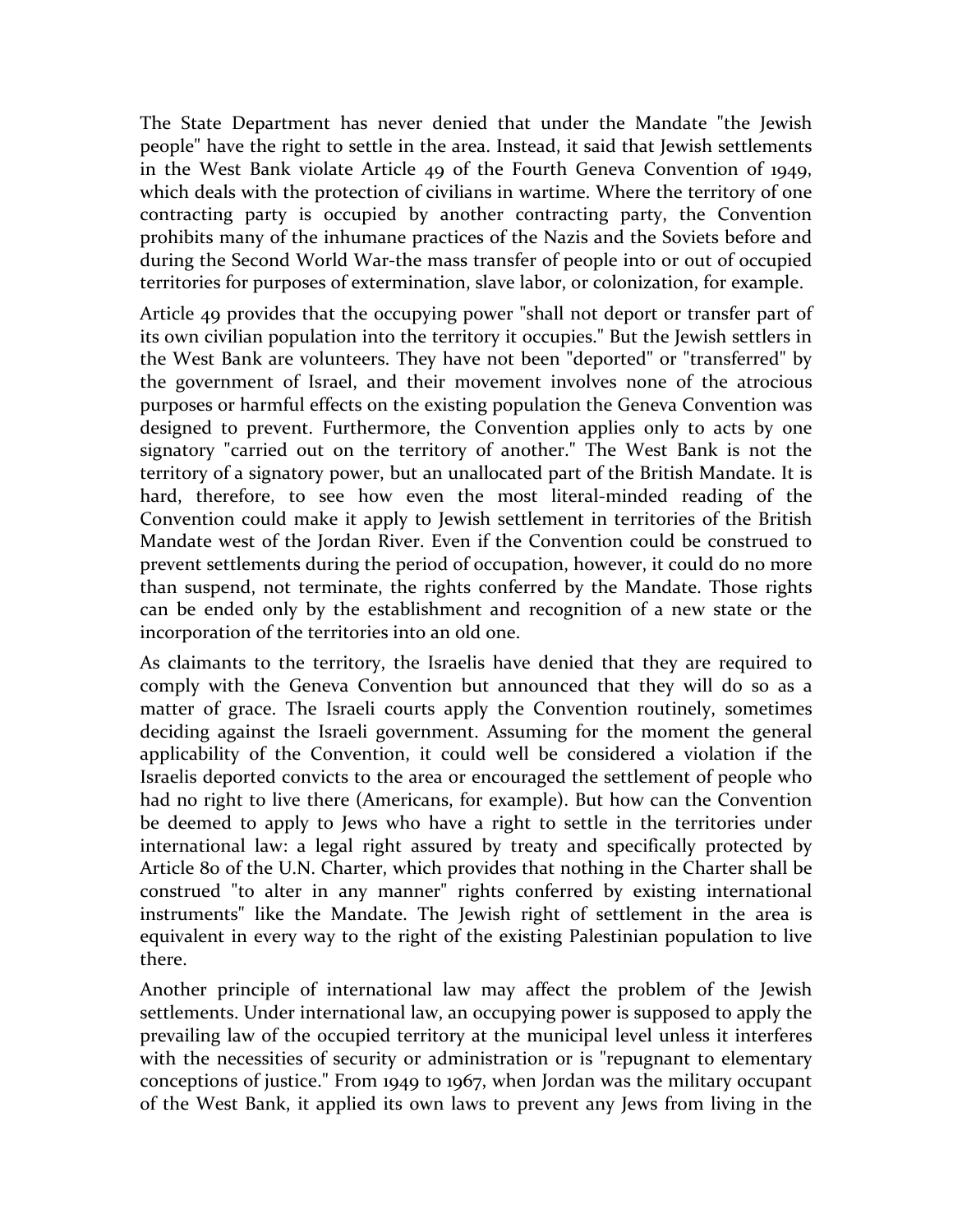territory. To suggest that Israel as occupant is required to enforce such Jordanian laws-a necessary implication of applying the Convention-is simply absurd. When the Allies occupied Germany after the Second World War, the abrogation of the Nuremberg Laws was among their first acts.

The general expectation of international law is that military occupations last a short time, and are succeeded by a state of peace established by treaty or otherwise. In the case of the West Bank, the territory was occupied by Jordan between 1949 and 1967, and has been occupied by Israel since 1967. Security Council Resolutions 242 and 338 rule that the Arab states and Israel must make peace, and that when "a just and lasting peace" is reached in the Middle East, Israel should withdraw from some but not all of the territory it occupied in the course of the 1967 war. The Resolutions leave it to the parties to agree on the terms of peace.

The controversy about Jewish settlements in the West Bank is not, therefore, about legal rights but about the political will to override legal rights. Is the United States prepared to use all its influence in Israel to award the whole of the West Bank to Jordan or to a new Arab state, and force Israel back to its 1967 borders? Throughout Israel's occupation, the Arab countries, helped by the United States, have pushed to keep Jews out of the territories, so that at a convenient moment, or in a peace negotiation, the claim that the West Bank is "Arab" territory could be made more plausible. Some in Israel favor the settlements for the obverse reason: to reinforce Israel's claim for the fulfillment of the Mandate and of Resolution 242 in a peace treaty that would at least divide the territory. For the international community, the issue is much deeper and more difficult: whether the purposes of the Mandate can be considered satisfied if the Jews finally receive only the parts of Palestine behind the Armistice Lines-less than 17.5 percent of the land promised them after the First World War. The extraordinary recent changes in the international environment have brought with them new diplomatic opportunities for the United States and its allies, not least in the Middle East. Soviet military aid apparently is no longer available to the Arabs for the purpose of making another war against Israel. The intifada has failed, and the Arabs' bargaining position is weakening. It now may be possible to take long steps toward peace. But to do so, the participants in the Middle East negotiations-the United States, Israel, Egypt, and the PLO-will have to look beyond the territories.

The goal of Yitzhak Shamir's election proposal is an interim regime of Arab autonomy in part of the West Bank and the Gaza Strip in accordance with the Camp David Accords; the goal of the PLO is to establish a Palestinian Arab state in the whole of the territories. It is hard to be sanguine about the possibility of reconciling those positions through negotiations. Establishing a cooperative relationship between Israel and the Arabs who live in the occupied territories is a crucial part of the Palestine problem, but it is not the whole of it, and surely not an end in itself. The last thing Israel wants is an Arab Bantustan. If the status of the occupied territories is viewed in isolation, negotiation will be excruciatingly